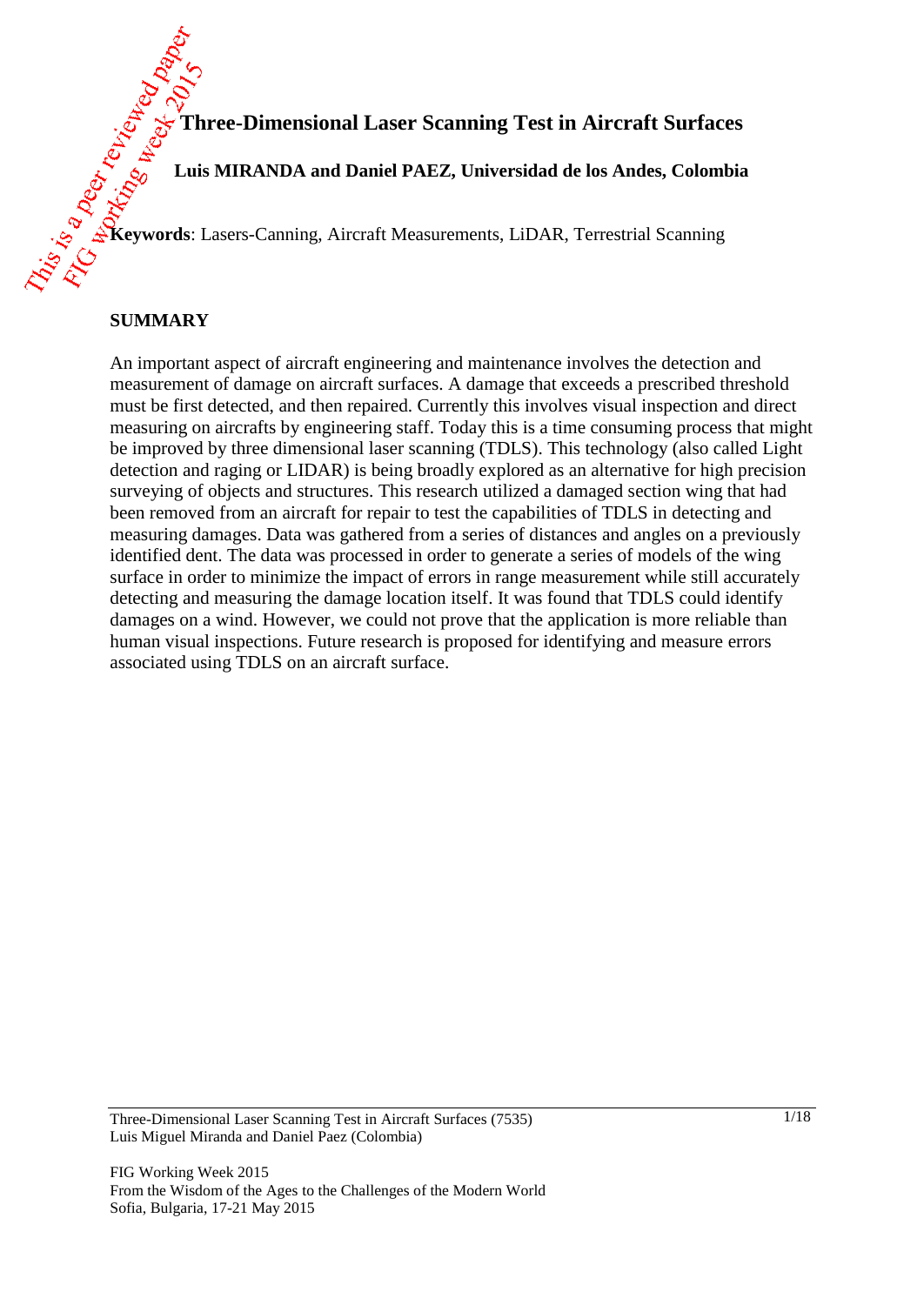# **Three-Dimensional Laser Scanning Test in Aircraft Surfaces**

**Luis MIRANDA and Daniel PAEZ, Universidad de los Andes, Colombia**

# **1. INTRODUCTION**

During the ground inspection of an aircraft, crews inspect all surfaces of an aircraft (including wings and the fuselage) for damage. The damage can take form of cracks, holes, corrosion, dents, or other anomalies. For aviation safety, it is very important to detect all surface damages on an aircraft. It has been proved that a dent of with a depth of 0.05 inches (1.27 mm) could potentially delaminate composite surface materials (Erchart, Ostrom, & Wilhelmsen, 2004).

"Visual detection of anomalies by airline inspectors and other airline personnel has been and will continue to be a major component of the aircraft inspection process" (Ostrom, Wilhemsen, & Scott, 2012). Considering this premise the University of Idaho (Erchart, Ostrom, & Wilhelmsen, 2004) developed an initial study that determines the visual detectability of dents on a composite aircraft inspection specimen by the human eye.



**FIGURE 1.**SUMMARY GRAPH, PARTICIPANTS-INSPECTION SPECIMENS A&B (ERCHART, OSTROM, & WILHELMSEN, 2004)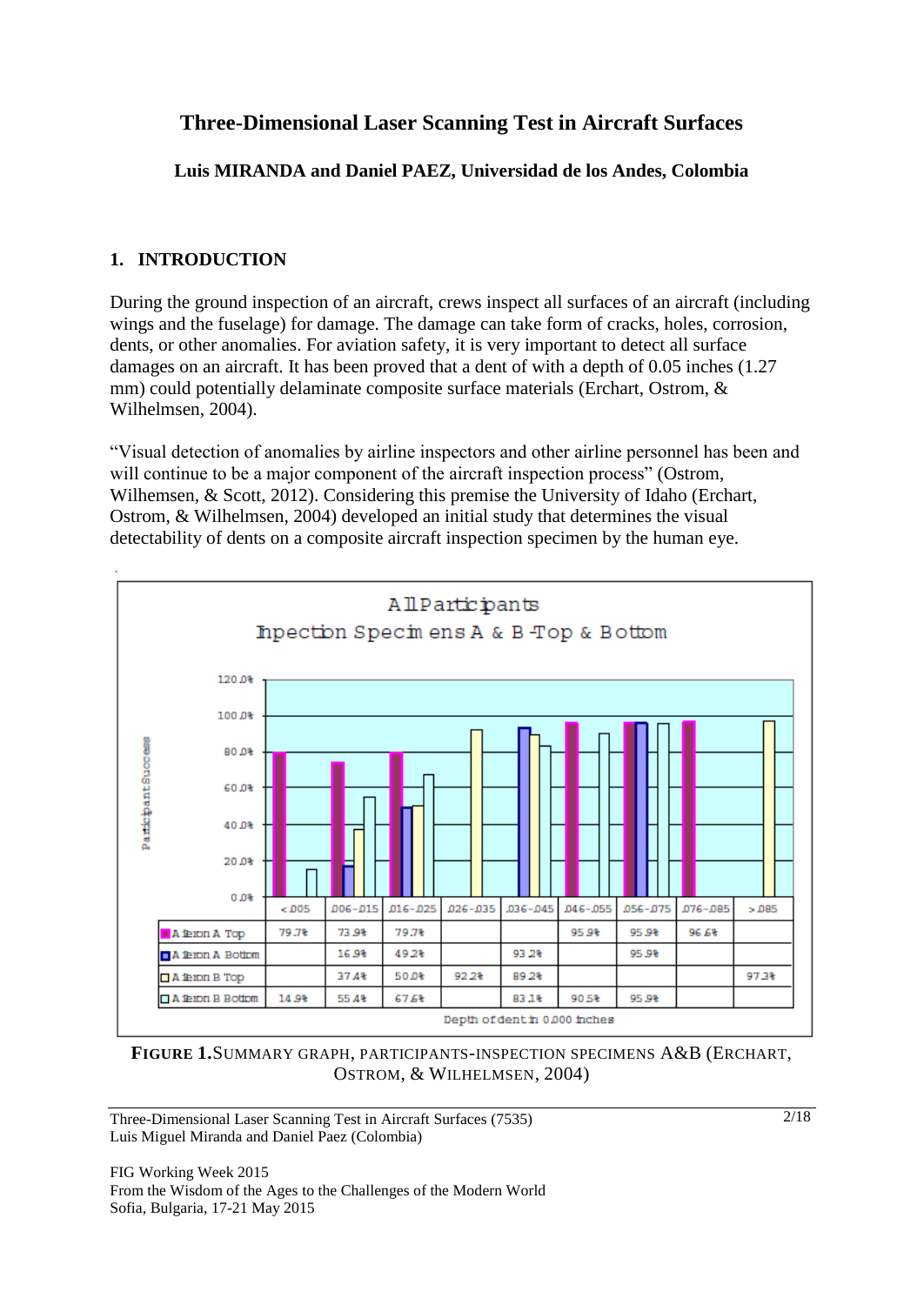Figure 1 shows that there is no clear differentiation in the attention to details between men or women. It also shows that dents greater than 0.06 inches are identifiable in more than 80% of cases. It is, therefore, questionable that current visual inspections are sufficient as there are a 20% of dents that are not identified, compromising flight safety (Erchart, Ostrom, & Wilhelmsen, 2004).

In the previous studies, false positives were also obtained. A false positive is defined as the identification of a dent that was not there. This value was calculated by dividing the total number of falsely identified dents by the number of actual dents on the specimens (Erchart, Ostrom, & Wilhelmsen, 2004). The results are shown next.

| Inspection specimen | Mean  | Median | <b>Standard Deviation</b> |
|---------------------|-------|--------|---------------------------|
| $A - Top$           | 23.5% | 18.2%  | 26.5                      |
| A - Bottom          | 29.0% | 22.2%  | 28.9                      |
| $B - Top$           | 16.5% | 9.1%   | 18.7                      |
| <b>B</b> - Bottom   | 31.0% | 25.0%  | 26.7                      |
| Overall             | 25.5% | 18.2%  | 25.0                      |

**TABLE 1.**SUMMARY OF FALSE POSITIVE (ERCHART, OSTROM, & WILHELMSEN, 2004)

There is important to considerate the re-work time caused by false positives as shown in table 1. In this study false positive were around 25%, which is a considerable figure.

Next, we explore current technologies and techniques in the literature for nondestructive evaluation (NDE) of materials and of the use of TDLS.

## **2. BACKGROUND**

#### **2.1. State-of-the-art of non-destructive inspection (NDI) methods**

"Much effort is being taken to find the most reliable NDI technique for the detection, location and characterization of damage in composite materials. The main state-of-the-art NDT techniques for composite materials are as follows: visual inspection; optical methods; eddycurrent (electro-magnetic testing); ultrasonic inspection; laser ultrasonic; acoustic emission; vibration analysis; radiography; thermography and Lamb waves"(Diamanti & Soutis, 2010).

#### 2.1.1. Visual inspection parameters affecting visual inspection

The FAA AC 43.204 manual called "Visual inspection for aircraft" was first published in 1994 and then updated in 1997. It contains detailed specifications regarding all aspects of

Three-Dimensional Laser Scanning Test in Aircraft Surfaces (7535) Luis Miguel Miranda and Daniel Paez (Colombia)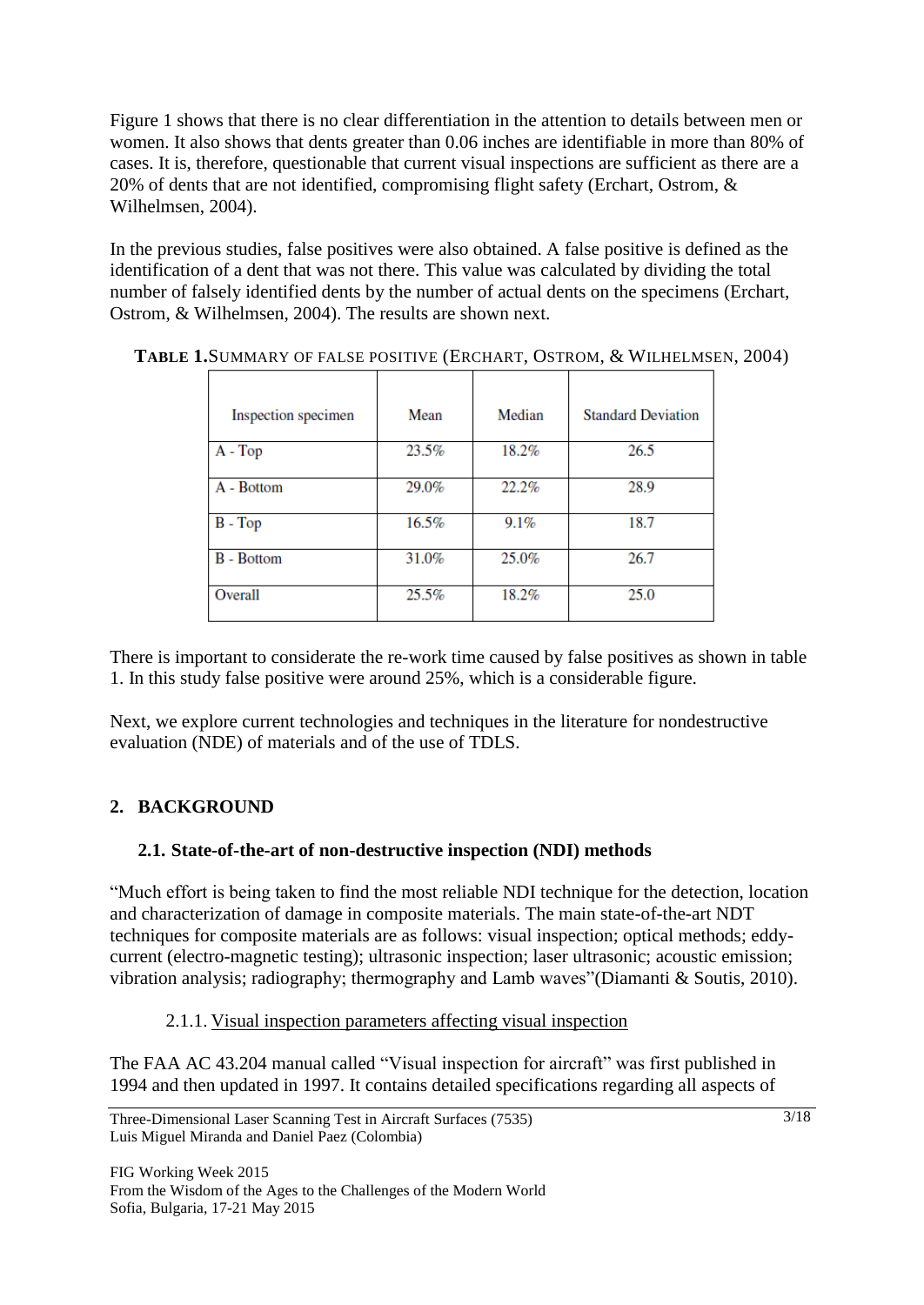visual inspection (Baaran, 2009). Parameters relevant to this study are:

- Inspection personnel qualifications and training
- Inspection area access
- Lighting
- Pre-cleaning
- Color.
- Working environment factors, such as excessive climatic factors and noise.

#### 2.1.2. Ultrasonic phased array tools

An Ultrasonic Phased array tool is an inspection unit combined with a two-axis scanner, a phased array probe and a wedge design. The last one is important because it includes a water pocket that improves coupling efficiency (Habermehl, Lamarre, & Roach, 2009).

With this, technique data interpretation is easier compared to amplitude or time-of-flight (TOF) because a color-coded map of large areas is provided by the C-scans, where echo amplitudes are recorded in relation to probe position and represent the main defect viewing. To detect all defects from areas the previously mentioned scans require an appropriate gate. However, in some cases it can be used the amplitude base method, that doesn't requires an appropriate gate by a direct delamination detection or monitoring the backwall drop. Regardless of the good results of the methods mentioned before, there are some limitations with the mid-range (Habermehl, Lamarre, & Roach, 2009).

Therefore this method, for the inspection of aircraft surfaces, is a effective method as well as for precise measures on the processed data. However, this is not a reliable method for big area inspection and damage identification.

Three-Dimensional Laser Scanning Test in Aircraft Surfaces (7535) Luis Miguel Miranda and Daniel Paez (Colombia)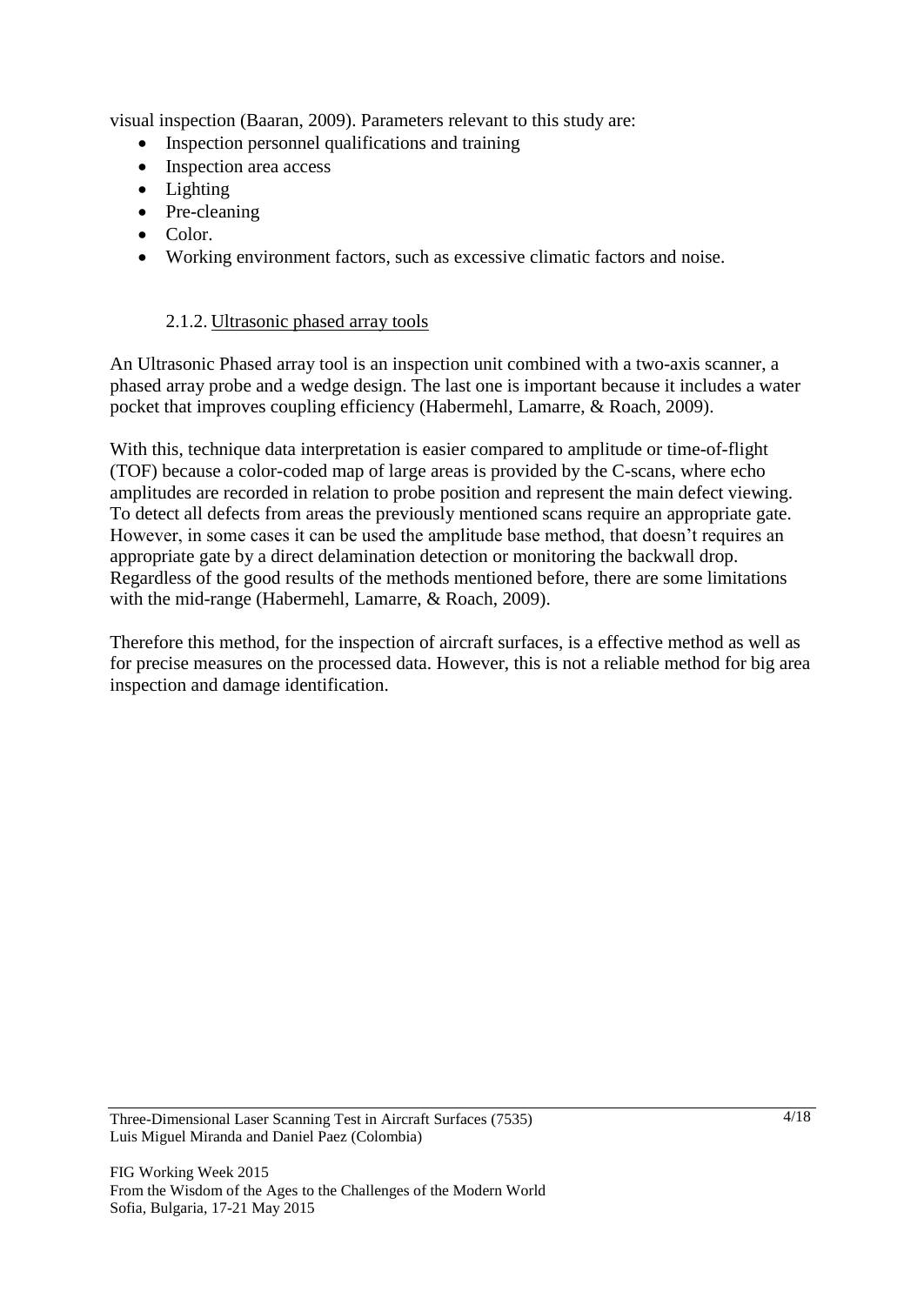

**FIGURE 2.**REPRESENTATIVE RESULTS ON AN AMPLITUDE C-SCAN (LEFT), C-SCAN CONVERTED INTO THREE COLORS FOR ASSISTED DEFECT VIEWING (RIGHT) (HABERMEHL, LAMARRE, & ROACH, 2009)

#### 2.1.3. Line scanning thermography

Line Scanning Thermography is a dynamic thermal imaging technique that makes a continuous scan of the area. There are some techniques that involves the scanning speeds and heat intensity that provides deeper scans and are very helpful to detect subsurface flaws (Chung, Ley, Godinez, & Bandos, 2011). The presence of sub-surface features, such as impact damage, delamination and moisture penetration are revealed as thermal gradients on the surface (Chung, Ley, Godinez, & Bandos, 2011).

The defects on the analyzed part in this method are shown as hot spots on the thermal profile. The time of scanning in thermography is small compared with the UT scans. However, the resolution of the UT is better. Line scanning thermography is recommended for a "first run", and for the scanning of aircraft surfaces should be complemented with another method with more resolution (Chung, Ley, Godinez, & Bandos, 2011).

#### 2.1.4. Lamb waves

Lamb waves are elastic waves that are generated in a solid plate with free boundaries (Diamanti & Soutis, 2010). There are various methods to generate these kinds of waves. For example, they can be generated using piezoelectric transducers and electromagnetic acoustic transducers (EMATs). In this method, the defects are detected by the change in wavelength (NDT Resource Center, n.d.).

Three-Dimensional Laser Scanning Test in Aircraft Surfaces (7535) Luis Miguel Miranda and Daniel Paez (Colombia)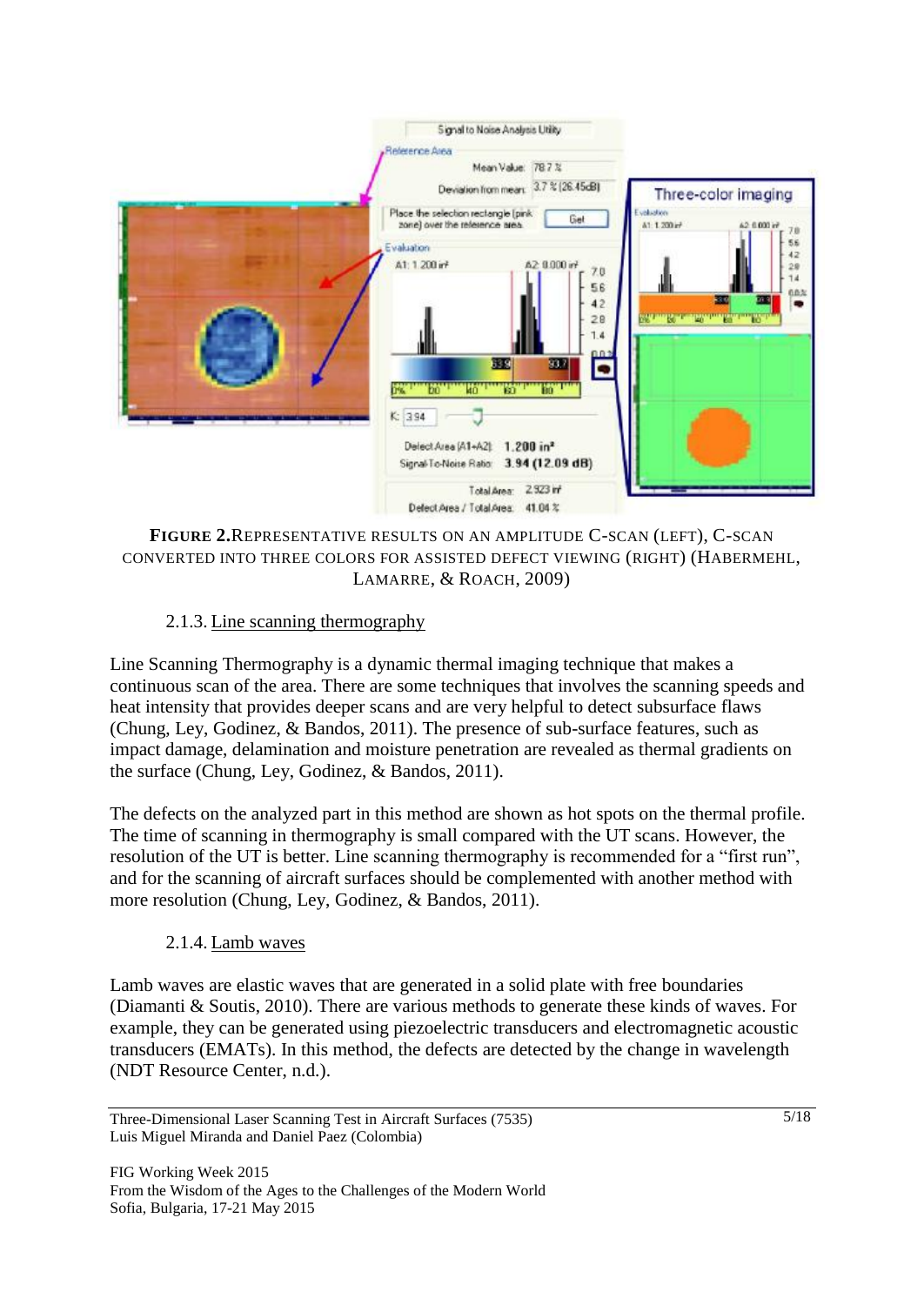Lamb waves have the ability to travel long distances, so they are good for time saving.

## 2.1.5. Lidar

Light detecting and raging (LIDAR) has been used previously in the inspection of surfaces. For example, at University of Idaho, an investigation was conducted where as a proof of the concept researchers used LIDAR scans to capture and project in three dimensions the damage inflected in composite material (Ostrom, Wilhemsen, & Scott, 2012). As this experiment prove that damage can be detected by a LIDAR scan and identified by human visual inspection on the projected three-dimensional imagery, some steps furder are the experimentation with identification and measure technics using the data obtained by LIBAR instruments.

## **2.2. Damage metrics**

According to FAA, the origins of damage include accidental, fatigue and environmental causes that may be categorized according to its severity as follows (Baaran, 2009).

- **Category 1:** Allowable damage that may go undetected by scheduled or direct field inspection, allowable manufacturing defects; damage below Allowable Damage Limit (ADL), e.g. barely visible impact damage (BVID).
- **Category 2:** Damage detected by scheduled or directed field inspection at specified intervals, e.g. exterior skin damage, interior stringer blade damage.
- **Category 3:** Obvious damage detected within a few flights, e.g. accidental damage to lower fuselage or lost bonded repair patch.
- **Category 4:** Discrete source damage immediately known by pilot to limit flight maneuvers, e.g. rotor disk cut through fuselage or severe rudder lightning damage.
- **Category 5:** Severe damage created by anomalous ground or flight events. Such damage represents damage/manufacturing events that are outside of design considerations. It does not drive stress analysis, it rather relates to a feedback loop from maintenance/operations to the authorities. Analogous to an automobile accident special directed inspections are needed for category 5 damage.

Damage of categories 1 to 4 has to be taken into account during aircraft design. For damages of category 2 to 5 repair scenarios are required (Baaran, 2009).

## **3. TERRESTRIAL LASER SCANNER**

Terrestrial Laser Scanning (TLS) is a technique that enables the collection of 3D measurements generating a point cloud in a coordinate system (reference missing xxx). The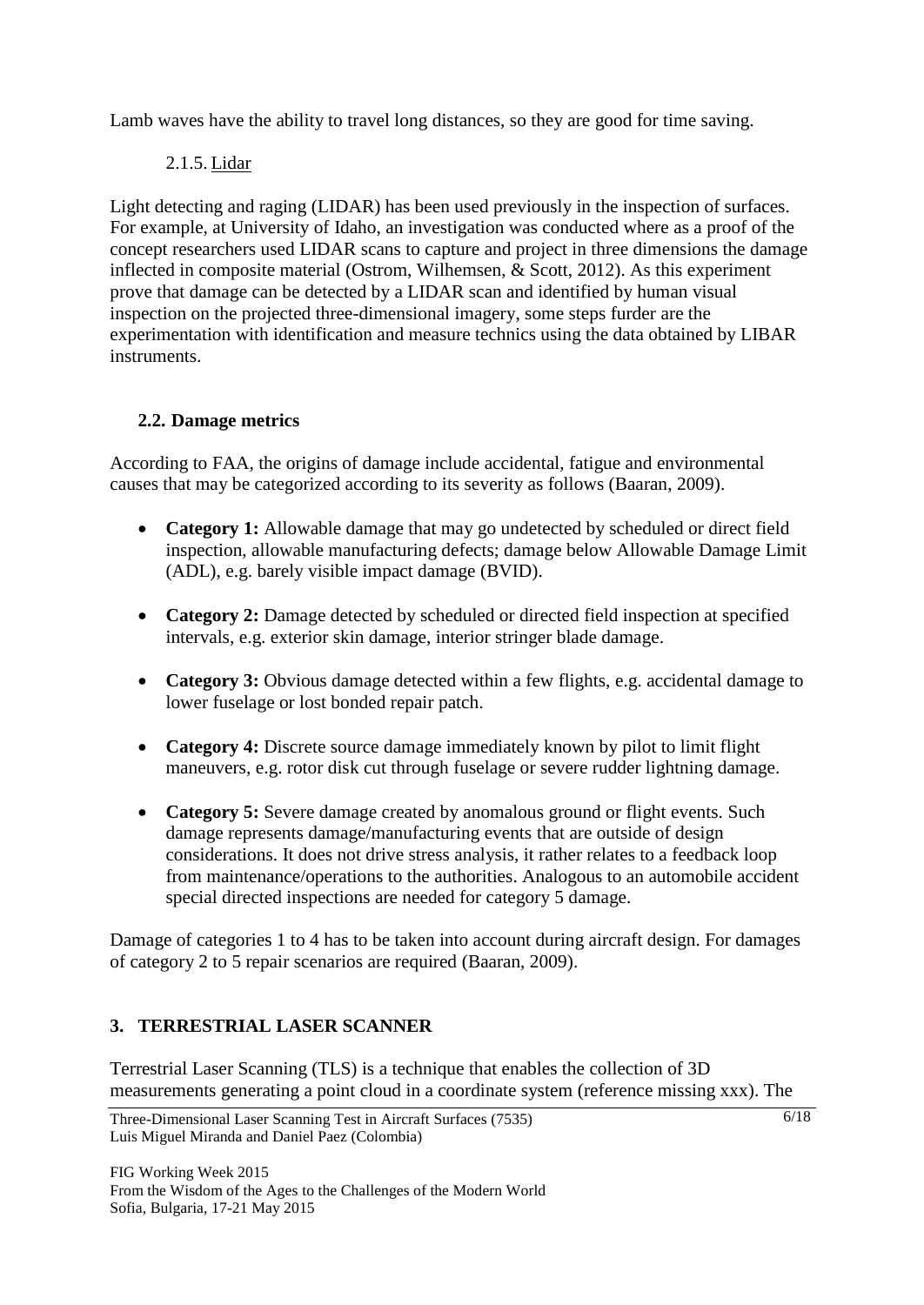project used a Terrestrial laser scanner (TLS). General characteristics are listed below.

| <b>Focus range</b><br><b>Range error</b> |                                        | <b>Resolution</b> |  |
|------------------------------------------|----------------------------------------|-------------------|--|
| $\pm 2$ mm @10m                          | $\vert$ 0.6m a 120m $\vert$ to 70 Mpxl |                   |  |
|                                          |                                        |                   |  |
| <b>Speed of measure</b>                  |                                        | <b>Ranges</b>     |  |

**FIGURE 3.** GENERAL CHARACTERISTICS, FARO LASER SCANNER (REFERENCE MISSING XXX)

The use of laser scanner for inspection and measurement fall into some challenges. Parameters such as surface finish, material type, surface color and the speckle pattern of the laser impact the quality of the data collected (Ross, Harding, & Eric, 2011). These challenges exist for any applications of TLS. Solutions for these challenges have been developed such us using different angle of view to reduce noise, put white coating on the part to reduce errors by color, material and surface type (Ostrom, Wilhemsen, & Scott, 2012) . This last method may not be acceptable in practical situations due to time, cost and material handling considerations.

TLS uses a near infrared laser. and the measure technology that uses is change of phase. The reflected light has intensity information that provides information about the reflectance of the surface and it is possible to correlate it with object material and surface finish.

### **4. CASE OF STUDY: APPLICABILITY OF THE CONCEPT TO IDENTIFY AND MEASURE AT DIFFERENT AIRCRAFT ENGINEERING AND MAINTENANCE PROCESSES**

The case of study was divided in three parts. The first part is a laboratory situation where the engineers need to measure a previous identified dent on an A320 leading edge shown in Figure 4.

Three-Dimensional Laser Scanning Test in Aircraft Surfaces (7535) Luis Miguel Miranda and Daniel Paez (Colombia)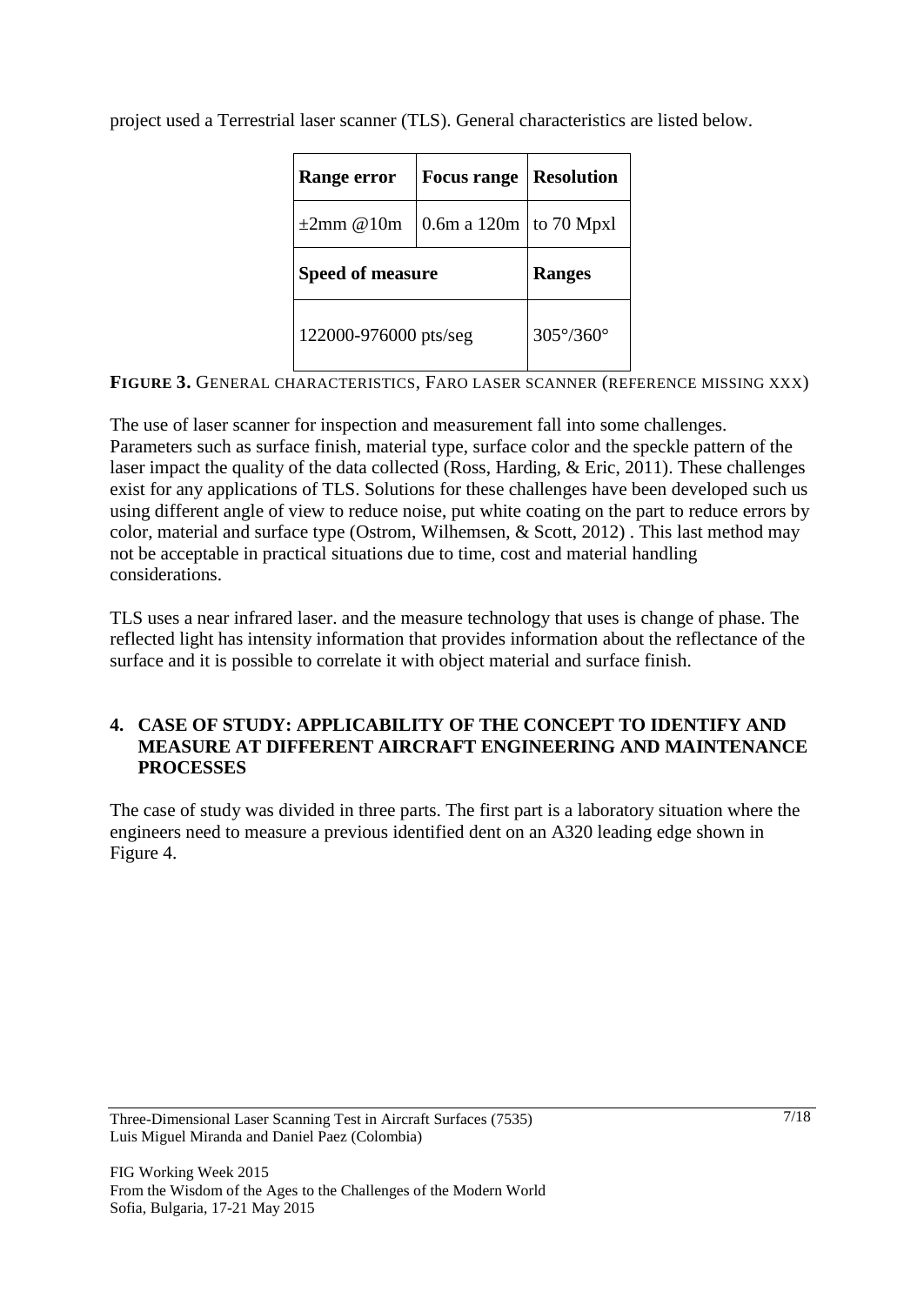

**FIGURE 4.** DENT ON A320 LEADING EDGE

The second part is a laboratory situation where the engineers need to identify a scratch on an A320 quartz fiber nose radome, shown in Figure 5.



**FIGURE 5.** A320 NOSE RADOME

The third part is a simulated practical situation where the engineers need to determine if there are potentially harmful dents on an aircraft wing. The inspected aircraft wing is shown in Figure 6.



**FIGURE 6.** AIRCRAFT WING TO BE TESTED

All the measures took place at Avianca's Bogotá D.C., Colombia maintenance hangars and metallic structures and composites materials workshop.

Three-Dimensional Laser Scanning Test in Aircraft Surfaces (7535) Luis Miguel Miranda and Daniel Paez (Colombia)

FIG Working Week 2015 From the Wisdom of the Ages to the Challenges of the Modern World Sofia, Bulgaria, 17-21 May 2015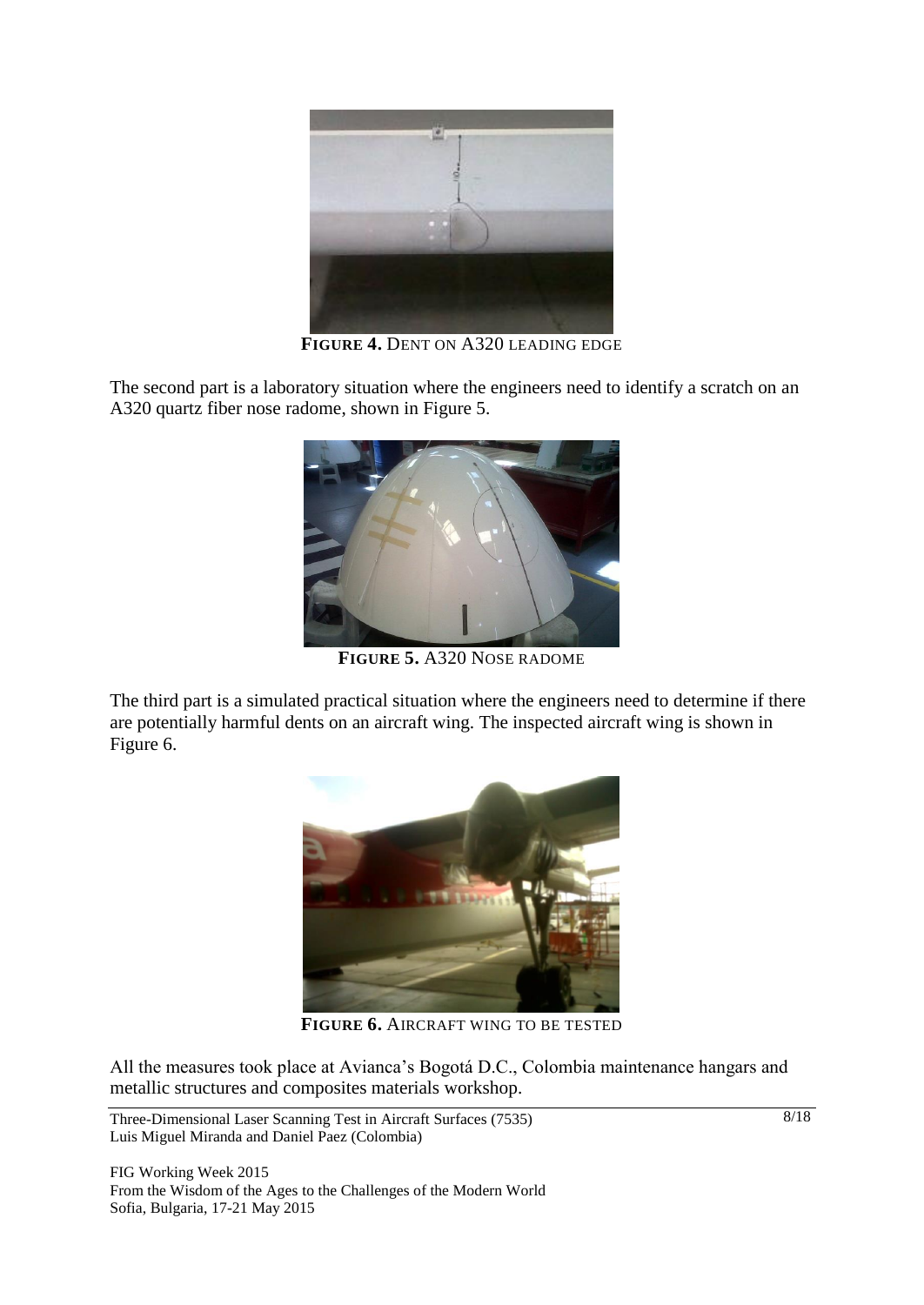### **5. METHODOLOGY DEVELOPMENT**

#### **5.1. Measurement planning**

"Getting good data in a relatively short time is the purpose of scan planning for inspection. High efficiency, good accuracy and relatively low density data conveying the exact shape can be achieved with an ideal scan strategy for effective data collection of a part surface" (Chen, Du, Jia, & Song, 2010).

For the case of study, in general, the measures were taken at different distances from de object of interest and with different angles of incidence. The main purpose of this scan planning is to avoid the challenges and noise mentioned on the Terrestrial laser scanner section above.

For the first part of the case of study, the measures were taken at 1, 2, 4 and 8 meters from the object of interest and with two different angles. We called these two measurements of the leading edge "tilt1" and "tilt2" at the results section. Every single measure took around 2.5 minutes.

For the second part two measures were taken, at 4 and 8 meters. Every single measure took 4.5 minutes.

Finally, for the third part, two measures were taken at a distance of 4 and 8 meters and every single measure took 10 minutes.

The processing of the data is divided in the development of two types of different technics and methodologies. The first area is identification technics and the second one is mensuration technics. Figure 7 shows the processing framework used to create the identification and mensuration technics.

Three-Dimensional Laser Scanning Test in Aircraft Surfaces (7535) Luis Miguel Miranda and Daniel Paez (Colombia)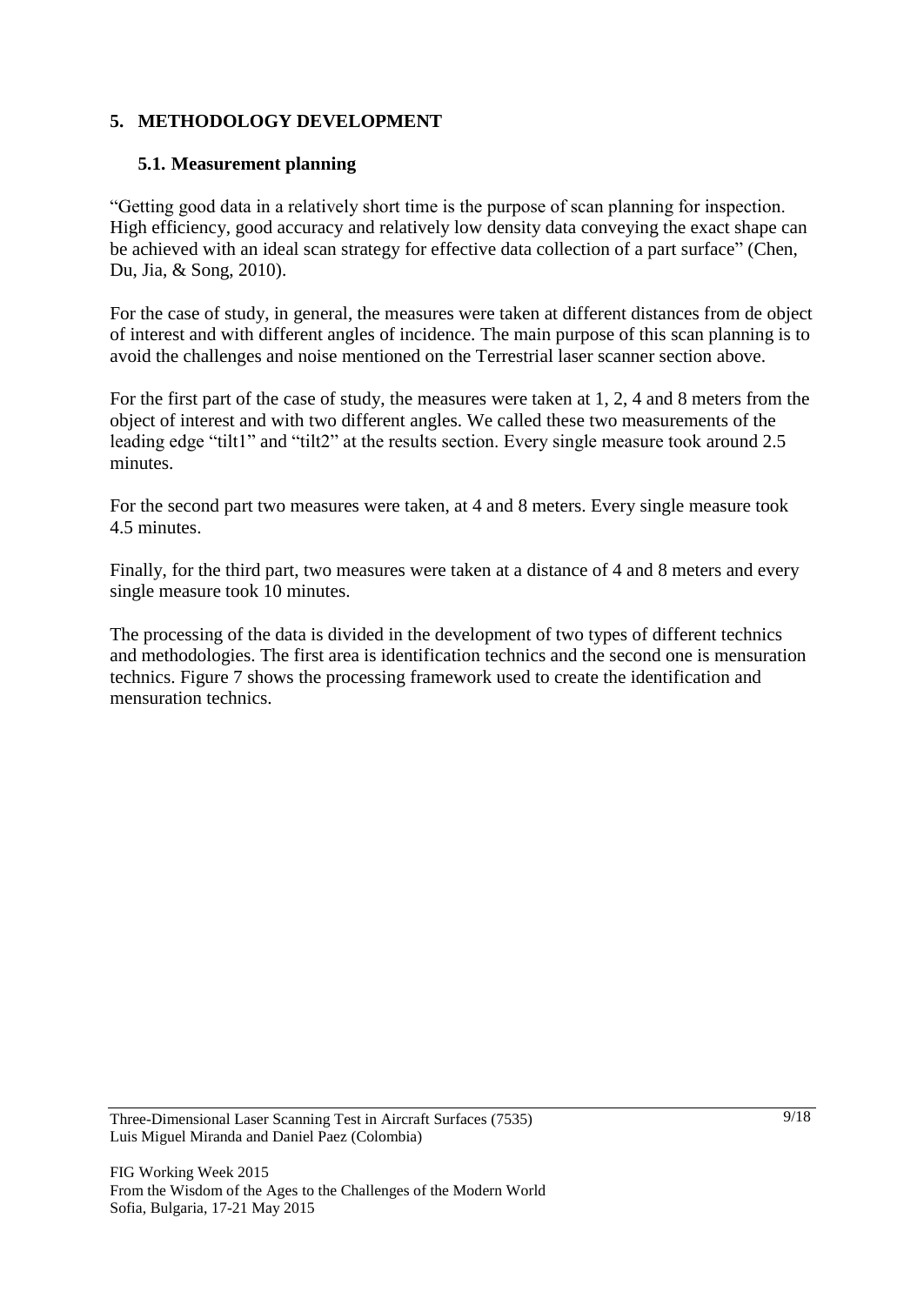



#### **5.2. Identification technics**

Identification technics refers to a structured methodology for identification of damage by visual inspection of a specimen. This step leads the procedure to the measurement of the damage.

#### 5.2.1. By light intensity

Because the near-infrared nature of the scanner, it is possible to detect different levels of intensity in the raw point cloud. The intensity map is determined by several factors, some are listed below: material type, angle of incidence, strength of the reflected signal, sharp discontinuities or edges. Figure 8 shows a photo of a nose radome of quartz fiber and the raw point cloud displaying the intensity map.

Three-Dimensional Laser Scanning Test in Aircraft Surfaces (7535) Luis Miguel Miranda and Daniel Paez (Colombia)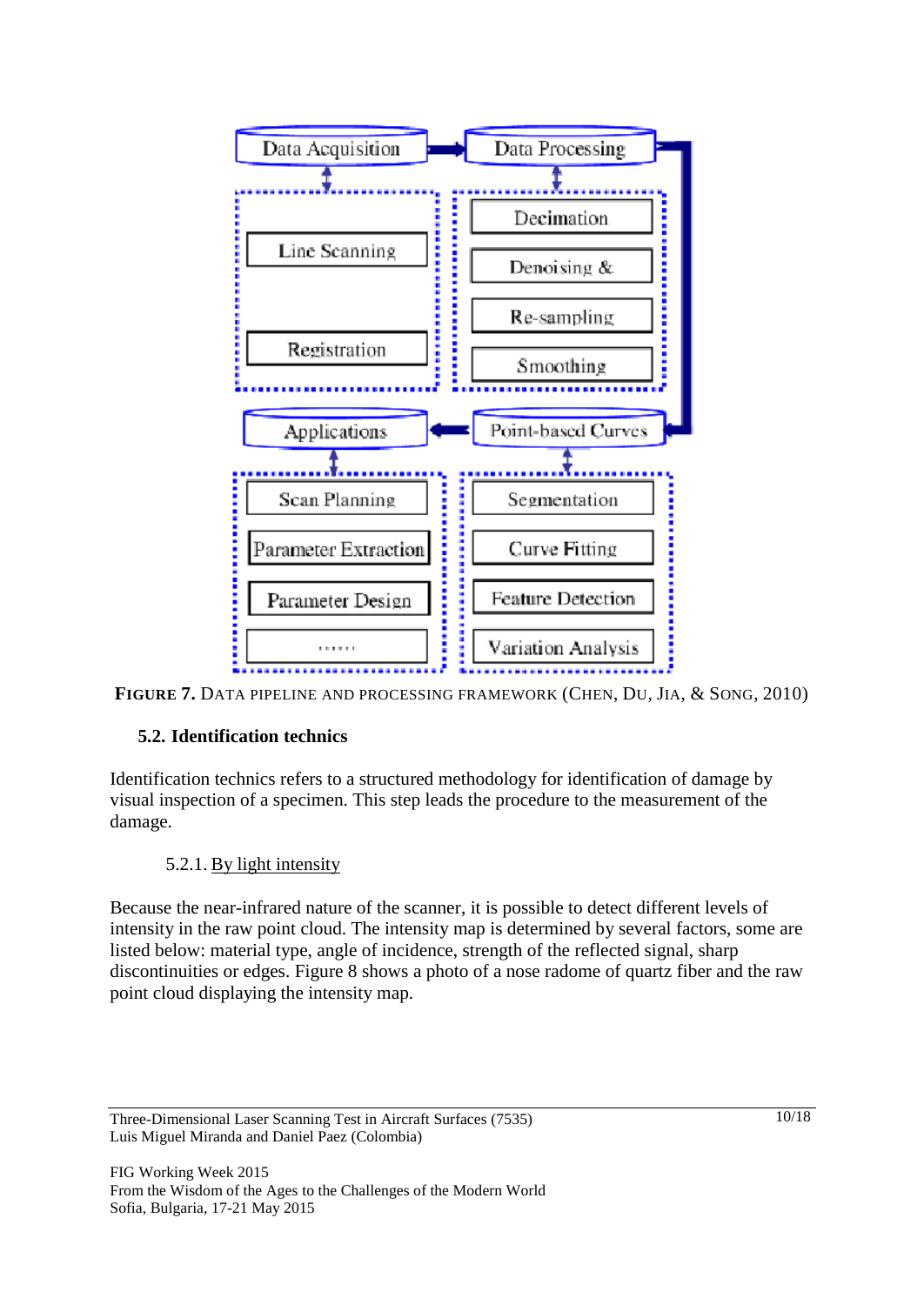

**Figure 8.** Intensity map of a nose radome specimen

5.2.2. Surface shading based on an imaginary light adjacent to the surface

The point cloud can be processed to create a mesh in order to obtain a smooth surface of the measure. By placing an imaginary light adjacent to the surface it is simple to identify a discontinuity at the surface. This is possible because the reflectance mesh properties. Figure 9 shows the post-processed mesh of the measured leading edge.



**FIGURE 9.** SHADED SURFACE OF LEADING EDGE

The white vertex at the edge of the surface represents the inserted Point Light (PL). A PL source emits light in all directions of the model and the shaded surface is the one that represents a smooth surface without sharp discontinuities. Along these lines, it is possible to identify a dent or a series of them by applying this technique and identify the highlighted sections of the surface.

## **5.3. Mensuration technics**

#### 5.3.1. By datum and maximum distance

A datum can be taken at the regular surface of the leading edge. Different points on the dent can be measured to estimate de maximum depth of the dent. The depth of the dent must be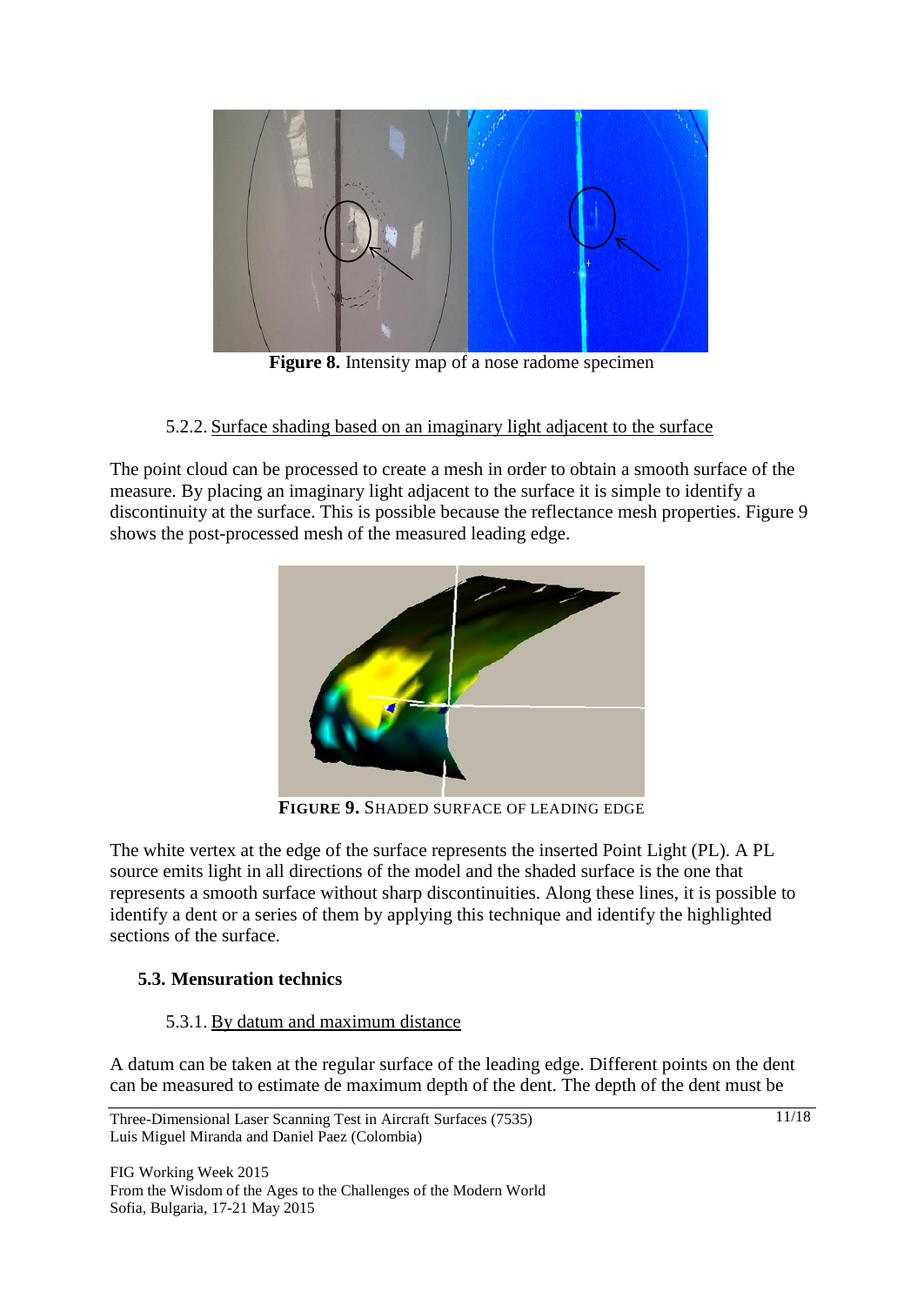measure using one edge of the local coordinate system.



**Figure 10.** Datum data for the leading edge

### 5.3.2. Series of cubic splines by slices

As manner of curve fitting command, the surface can be divided in a series of slices. From every slice, points along the surface are taken to know the 3D coordinates of the point. A spline is traced as representation of measure process. Figure 11 shows this representation.



**FIGURE 11.** REPRESENTATION OF SPLINES IN DIFFERENT SLICES

For the measure the coordinates of the point are processed to fit a cubic spline at a slice without the dent and one with the dent. The difference between the plots of the obtained equations will lets us know the shape of the regular leading edge and the damaged one.

Three-Dimensional Laser Scanning Test in Aircraft Surfaces (7535) Luis Miguel Miranda and Daniel Paez (Colombia)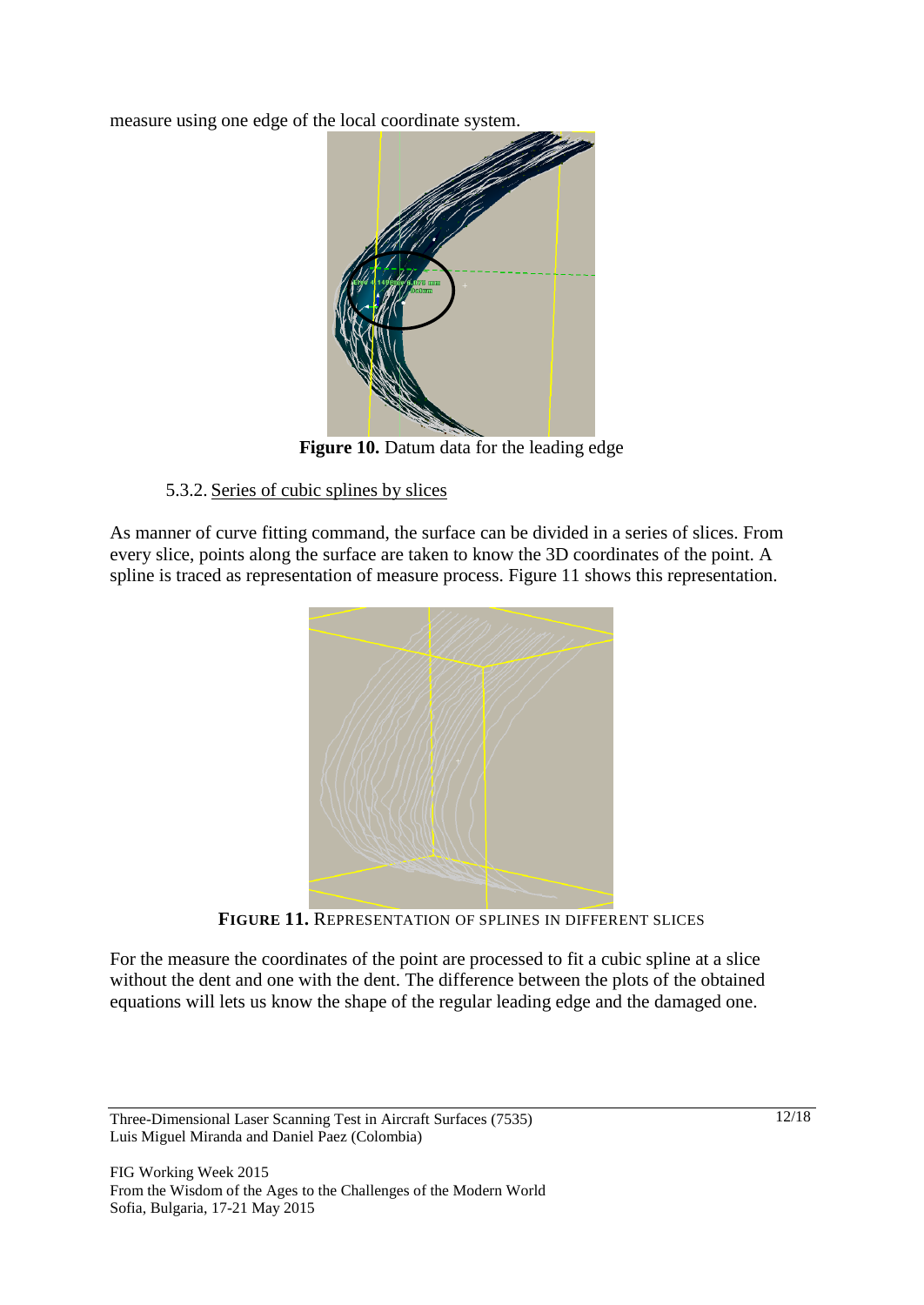#### **6. RESULTS AND DISCUSSION**

#### **6.1. Measurement of the leading edge**

The measures at 2 and 4 meters were not reliable because the dispersion of the point was elevated and some parts of the surface were not measured. It appears that at these distances the scanner lost a lot of information due to noise angle of incidence. This funding is consistent with those from other results (Ross, Harding, & Eric, 2011). References were consulted and then it was known that a similar phase based Faro laser scanning was tested and results are shown at Figure 12.



**FIGURE 12.** DISTRIBUTION OF DIFFERENCES BETWEEN SCANNED DISTANCES AND REFERENCE DISTANCES FOR FOUR TESTED TERRESTRIAL LASER SCANNER (KERSTEN, MECHELKE, LINDSTAEDT, & STERNBERG, 2009)

Figure 12 shows us that the maximum difference between a scanned distance and a reference distance is between 1 and 5 mm.

Three-Dimensional Laser Scanning Test in Aircraft Surfaces (7535) Luis Miguel Miranda and Daniel Paez (Colombia)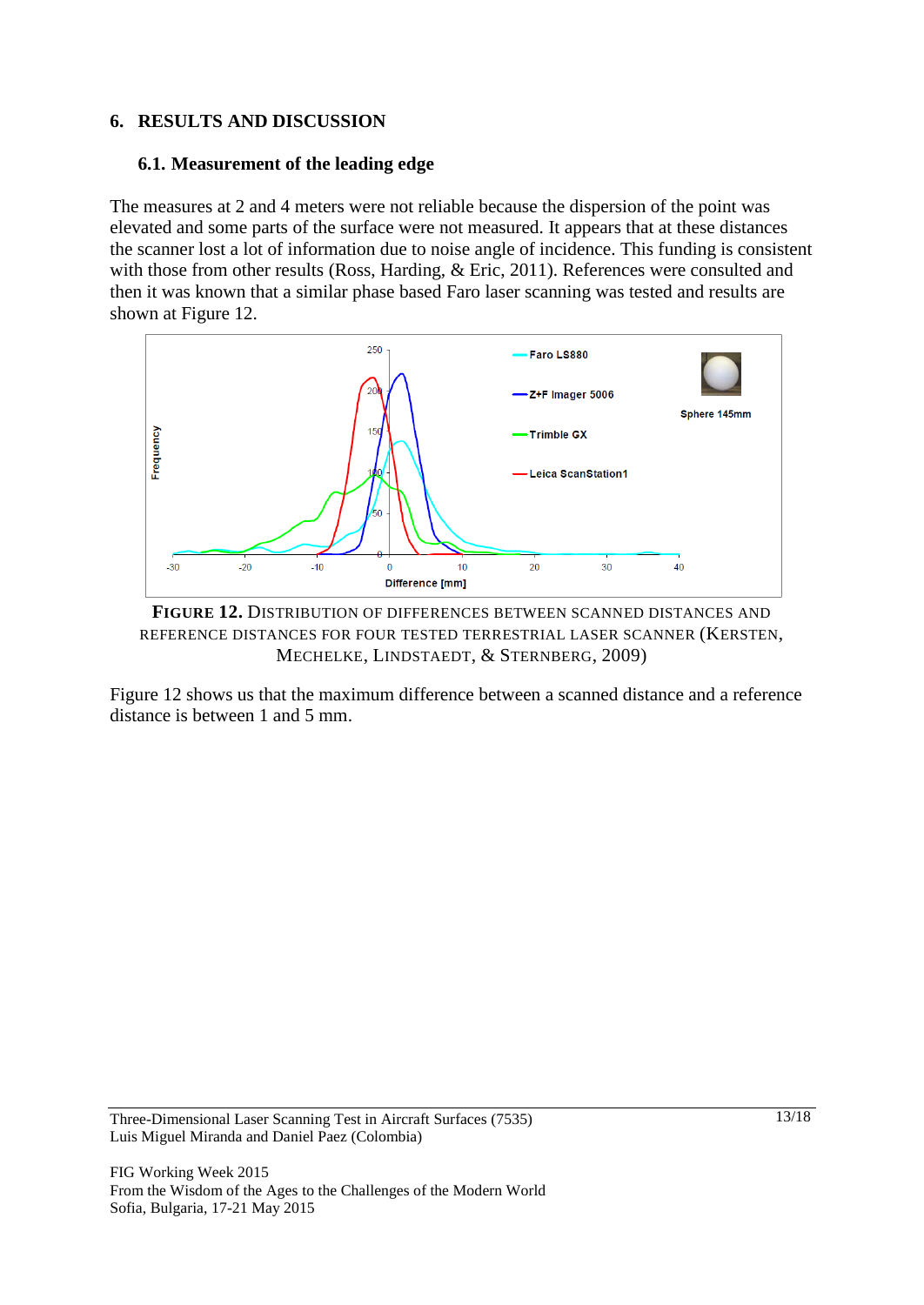#### 6.1.1. By datum and maximum distance

Table 2 shows the different parameters from the point clouds generated by every measure. Measures at 2 and 4 meters of the tilt 1 and measure at 4 meters are not shown on the results because not accurate information was possible to be taken.

| <b>Measure</b>         | <b>Distance</b><br>[m] | <b>Separation</b><br>of scan<br>lines [mm] | <b>Separation</b><br>scan point<br>in line<br>$\lceil$ mm $\rceil$ | <b>Density scan</b><br>$mesh[pts/cm^2]$ |
|------------------------|------------------------|--------------------------------------------|--------------------------------------------------------------------|-----------------------------------------|
| <b>Leading</b><br>Edge |                        | <b>Not</b><br>measurable                   | <b>Not</b><br>measurable                                           |                                         |
| (tilt 1)               | 8                      | 1.407                                      | 1.2                                                                | 59                                      |
| <b>Leading</b>         |                        | <b>Not</b><br>measurable                   | <b>Not</b><br>measurable                                           |                                         |
| Edge                   | 2                      | 1.09                                       | 0.754                                                              | 122                                     |
| (tilt 2)               | 8                      | 2.3                                        | 1.27                                                               | 34                                      |

**TABLE 2.** PROPERTIES OF THE POINT CLOUDS

**TABLE 3.** MEASURES AND PROPERTIES

|                 | <b>Estimate of damage</b> | Range error    |               |                         |
|-----------------|---------------------------|----------------|---------------|-------------------------|
| <b>Measure</b>  | Extension[mm]             | Height<br>[mm] | Depth<br>[mm] | <b>Measured</b><br>[mm] |
| $Flap$ (tilt 1) |                           |                |               | 6.2                     |
|                 | 53.72                     | 71.8           | 9.898         | 3.94                    |
| Flag (tilt 2)   |                           |                |               | 5.6                     |
|                 | 52.814                    | 72.674         | 7.4           | 2.1                     |
|                 | 53.9                      | 71.18          | 10.372        | 2.5                     |

Based on Table 3, it is possible to determine that the different measures were accurate between them. The maximum range error was calculated to determine the difference between the measures of the different scan lines. For inspecting aircrafts, it was found that this maximum range error is large, around 3.9 mm, but the Standard deviation (ST) provides confidence that the maximum is not representative.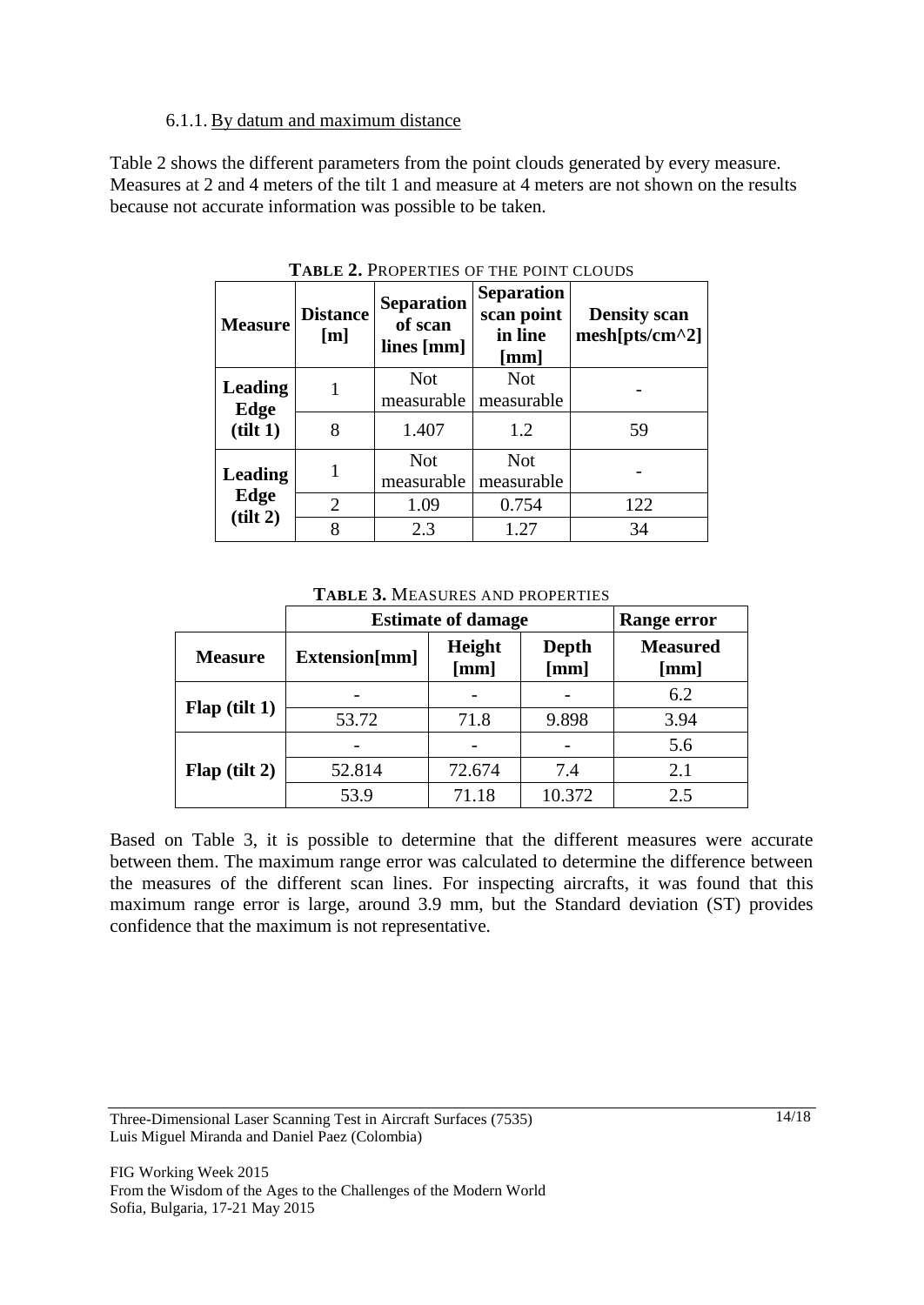#### 6.1.2. By datum and maximum distance

The developed methodology of fit cubic profiles gives the Figure 13 as result.



**FIGURE 13.** DIFFERENCE BETWEEN PROFILE AND DENTED PROFILE

Figure 13 shows the difference between the fit of a cubic spline to a regular surface section and a dented section. The basic concept behind this method is to calculate, mathematically, the approximated difference at any point between a given non-damaged profile and the approximation of the dented profile. This analysis can be fast-performed and determine if the profile needs a more detailed measure and analysis.

The maximum difference was 6 mm. This is larger than the measures with the previous method. However, it is still approximate for the previous readings of 7-10mm. This type of method approximate the measure by a mathematical formula, but it was still in doubt is if the real measure is the maximum or the minimum of the approximation.

This research could establish with these technics is an approximate value of the measure with a range error.

## **6.2. Identification on the nose radome**

The four meters measure was inappropriate. This is because the shiny surface of the radome and reasons explained in chap 6.1. The eight meters measure is presented on figure 14. It is easy to identify by light intensity the scratch on the radome.

Three-Dimensional Laser Scanning Test in Aircraft Surfaces (7535) Luis Miguel Miranda and Daniel Paez (Colombia)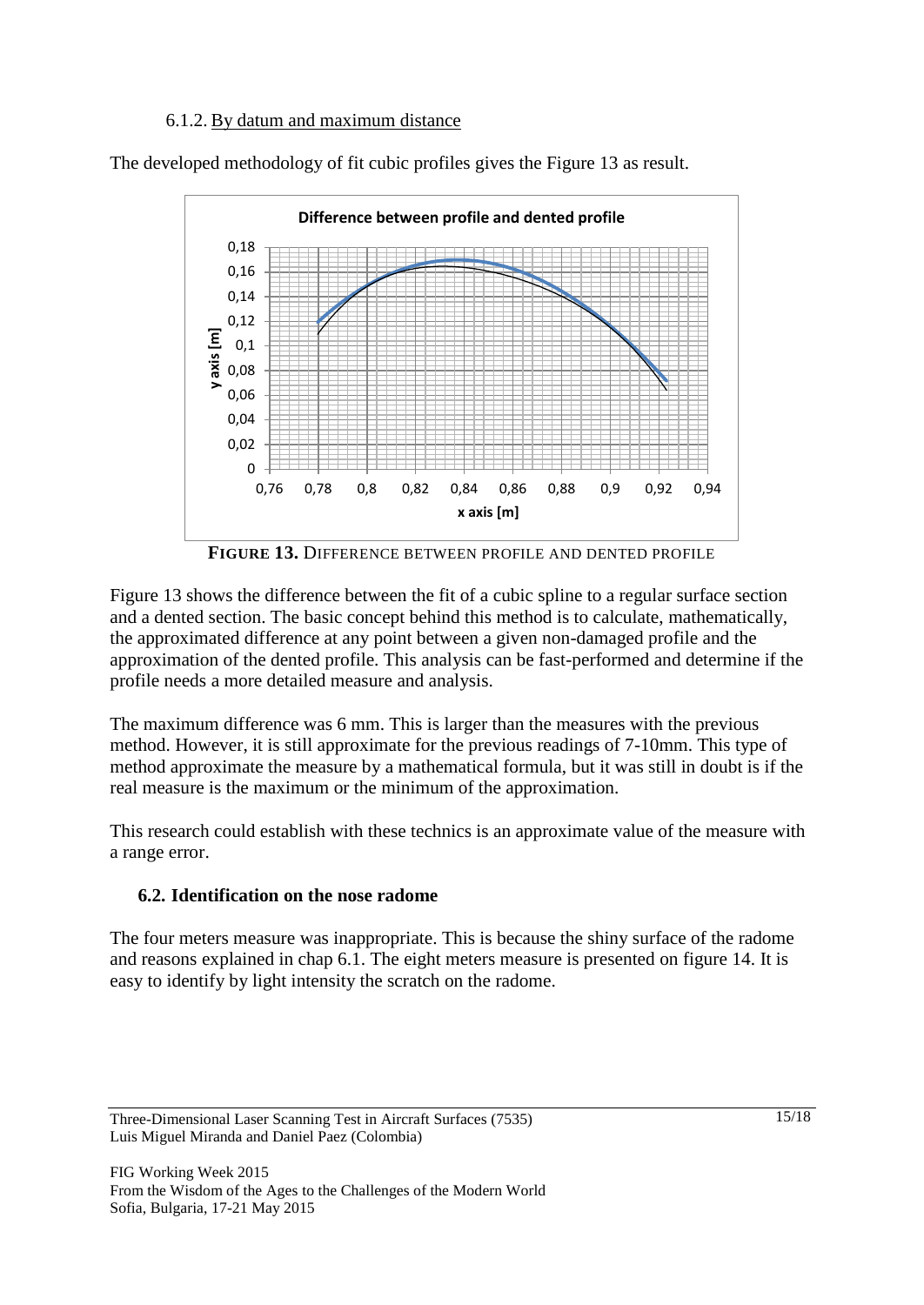

**FIGURE 14.** NOSE RADOME, SCRATCH IDENTIFICATION

#### **6.3. Identification on the aircraft wing**

The measures at practical situation show us that the shiny surface of most of airplanes is the major challenge for the laser scanner applicability. Figure 15 shows the measured point clouds of the wing measured. The black color represents no data collected by the scanner. And the data collected represents surfaces with mate colors.



**Figure 15.** Wing measured, left at 8 meters/right at 4 meters

## **7. CONCLUSIONS**

- Surface shading based on an imaginary light adjacent to the surface is a methodology to identify dents. Scratches are difficult to identify with this technic because they don't affect significantly the smoothness of the surface.
- The light intensity technic for identification of damages in an aircraft surface appears as a powerful tool for low time consuming processes technics.
- We found that TLS for aircraft surface inspection is not recommendable to measure at high incidence angles and at distances between 2 and 5 meters.
- The most reliable solution for the shiny surfaces challenge is to coat the surface. This might not be a viable solution for aircraft inspection because of cost and extra time required.
- With the mensuration technics analyzed, the best way was found to be a mean or approximate datum of the dispersion of the data and the range error.
- The described analysis of the laser scanner data does not describe a proved more reliable inspection than a technical human visual inspection.

Three-Dimensional Laser Scanning Test in Aircraft Surfaces (7535) Luis Miguel Miranda and Daniel Paez (Colombia)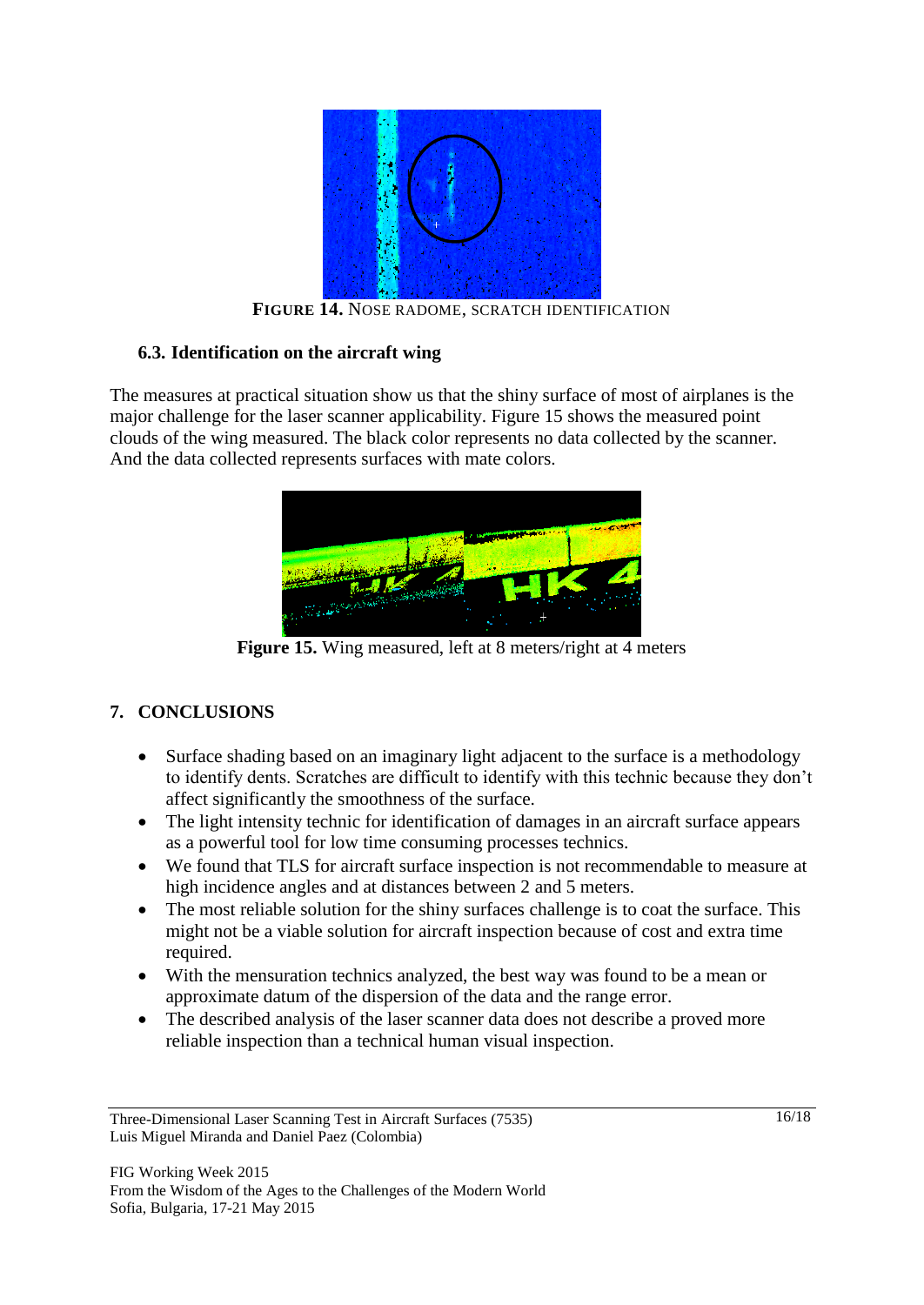#### **REFERENCES**

- Baaran, J. (2009). *Visual Inspection of Composite Structures.* Institute of Composite Structures and Adaptive Systems. Braunschweig, Germany: European Aviation Safety Agency.
- Chen, T., Du, X., Jia, M., & Song, G. (2010). Application of Optical Inspection and Metrology in Quality Control for Aircraft Components. *Institute of Electrical and Electronics Engineers*, V5-294 - V5-298.
- Chung, S., Ley, O., Godinez, V., & Bandos, B. (2011). LINE SCANNING THERMOGRAPHY FOR RAPID NONDESTRUCTIVE INSPECTION OF LARGE SCALE COMPOSITES. *Review of Progress in Quantitative Nondestructive Evaluation, 30*, 1029-1036.
- Diamanti, K., & Soutis, C. (2010). Structural health monitoring techniques for aircraft composite structures. *Progress in Aerospace Sciences*, 342-352.
- Erchart, D., Ostrom, L. T., & Wilhelmsen, C. A. (2004). Visual Detectibility of dents on a Composite Aircraft Inspection Specimen: An Initial Study. *International Journal of Applied Aviation Studies*, 111-122.
- Habermehl, J., Lamarre, A., & Roach, D. (2009). Ultrasonic Phased Array Tools For Large Area composite Inspection During Maintenance and Manufacturing. *Review of Quantitative Nondestructive Evaluation, 28*, 832-839.
- Kersten, T. P., Mechelke, K., Lindstaedt, M., & Sternberg, H. (2009). Methods for Geometric Accuracy Investigations of Terrestrial Laser Scanning Systems. *Photogrammetrie Fernerkundung Geoinformation*, 301-314.
- NDT Resource Center. (s.f.). *NDT Resource Center*. Obtenido de Modes of Sound Wave Propagation: http://www.ndted.org/EducationResources/CommunityCollege/Ultrasonics/Physics/modepropagatio n.htm
- Ostrom, L. T., Wilhemsen, C. A., & Scott, R. L. (2012). Use of Three Dimensional Imaging to Perform Aircraft Composite Inspection: Proof of the concept. *IEEE Computer society*, 53-58.
- Ross, J., Harding, K., & Eric, H. (2011). Challenges faced in applying 3D non contact metrology to turbine engine blade inspection. *Dimensional Optical Metrology and Inspection for Practical Applications*.

Three-Dimensional Laser Scanning Test in Aircraft Surfaces (7535) Luis Miguel Miranda and Daniel Paez (Colombia)